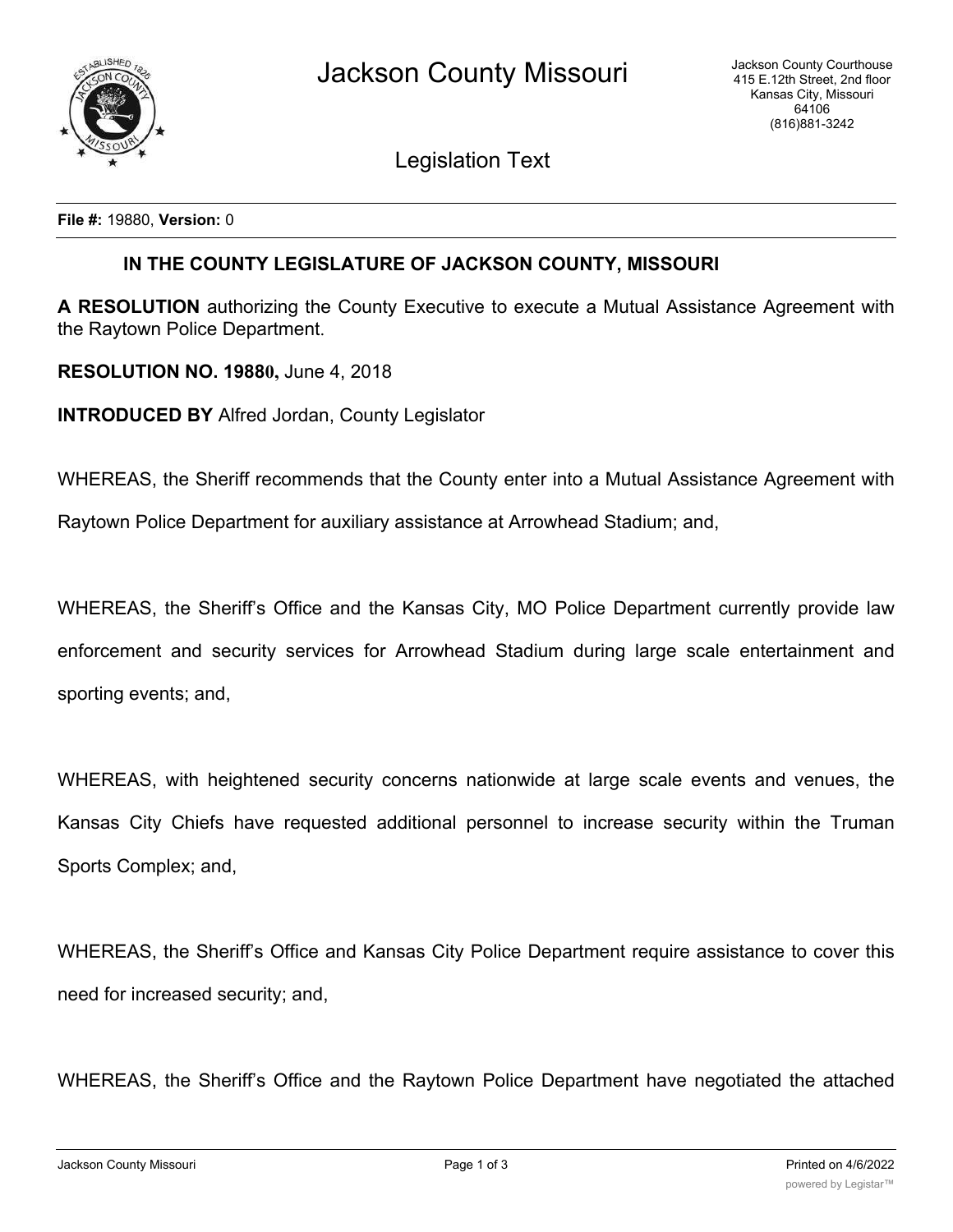Mutual Assistance Agreement, which sets out the framework by which to implement this cooperative effort; and,

WHEREAS, the Agreement is authorized by section 70.815.2,RSMo; and,

WHEREAS, the execution of the Mutual Assistance Agreement is in the best interests of the health, welfare, and safety of the citizens of Jackson County; now therefore,

BE IT RESOLVED by the County Legislature of Jackson County, Missouri, that the County Executive be, and is hereby, authorized to execute the attached Mutual Assistance Agreement on behalf of the County.